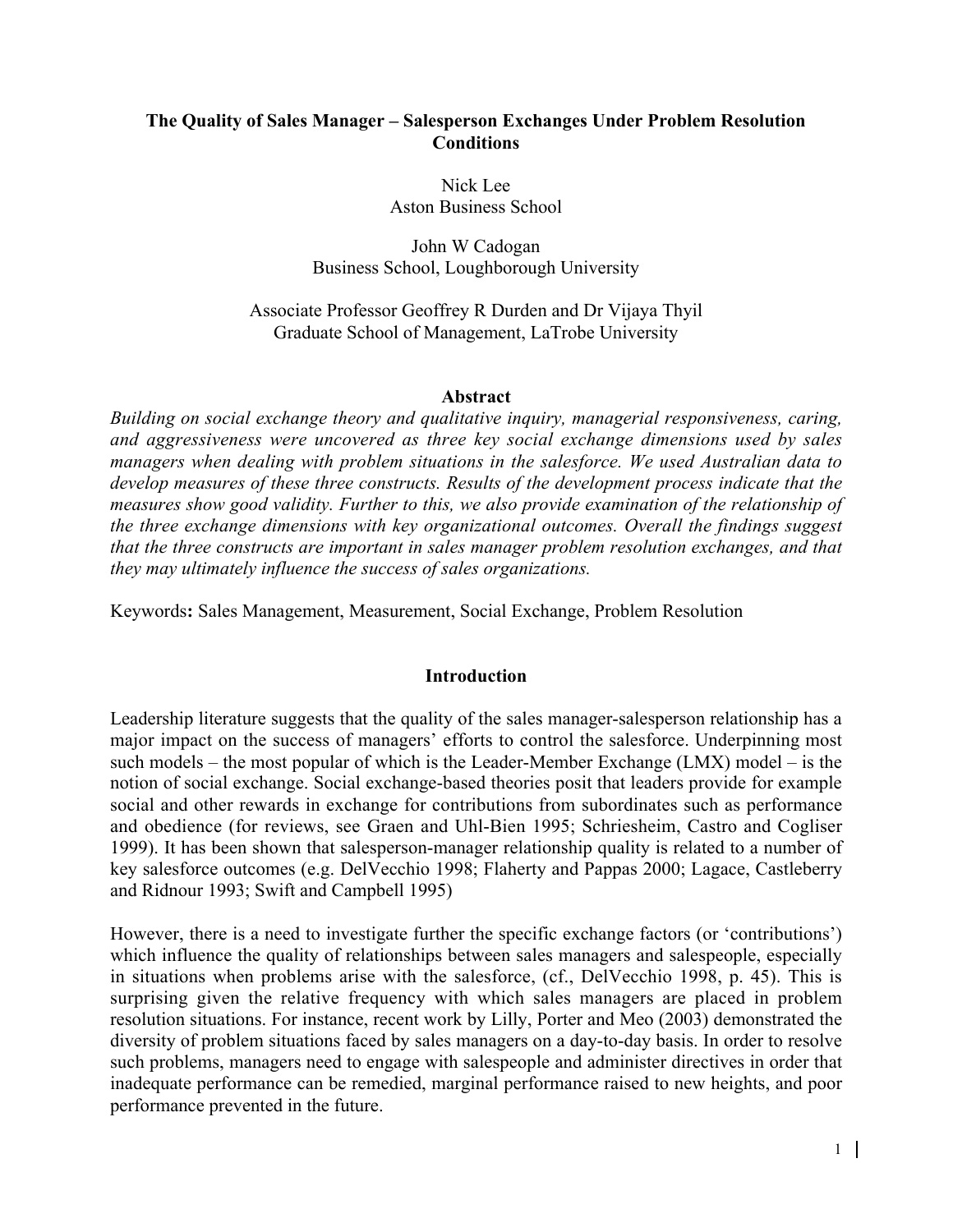Therefore, the purpose of the present study is to examine the social exchange context of sales manager problem resolution, and determine the most salient exchange factors available to sales managers. We use a combination of literature and qualitative research to explicate the salesmanager salesperson relationship within problem resolution situations, and then a quantitative approach to develop and validate measures of key exchange contributions available to sales managers, also the relationships between the key exchange factors and several important salesperson outcomes such as role ambiguity and job satisfaction.

#### Social Exchange and Sales Manager-Salesperson Relationships

LMX theory, while popular has not been without criticism. In particular there appears confusion over the 'components', and the 'quality' of, the exchange (e.g. DelVecchio 1998; Liden and Maslyn 1998). In terms of contributions, the most commonly-studied managerial contribution is 'latitude', or the freedom or autonomy granted to subordinates by managers (see DelVecchio 1998; Sparrowe and Liden 1997). Subordinates support the goals of the manager by exchanging competence and loyalty for latitude granted by the manager.

However, no research to date has focussed on the types of contributions which managers can offer under conditions of problem resolution. This is surprising since it seems likely that managers' ability to offer latitude may be compromised by their response to the problem. In fact they may have to *reduce* latitude by providing directives and guidance to solve any problems. It seems that DelVecchio realised this, and called for specific research into the types of contributions used by sales managers in problem resolution situations. In response, we undertook a qualitative and quantitative study, to explicate the possible salient exchange contributions.

## Methods and Results

The first stage of our study was observational. We gained access to a small office products company, employing 25 salespeople in 5 regional offices. For 3 months one of the authors acted as a participant observer in 2 of the offices. Following this period, field notes were written up and integrated with relevant literature to develop a tentative typology of sales manager-salesperson social exchange in problem resolution situations. Subsequently, we took the findings of the observation and designed a programme of in-depth interviews with sales managers (11) and salespeople (9).

During the observational study, it became clear that both managers used very different approaches to problem resolution situations. Manager A was very 'hard-hitting' and tough, often verbally confrontational to those who needed "a kick up the butt". It was clear that this manager was not liked by all staff, and there was a noticeable climate of fear in the team. By contrast, Manager B was softly-spoken, considerate, and appeared to be concerned for the welfare of his team members. He was well-liked, but also considered a little too 'soft' or 'hands-off'. He also tended to avoid situations where he needed to challenge or reprimand team members.

In light of the above, Liden and Maslyn (1998) describe a concept of 'contributions' which we term here 'problem resolution responsiveness'. We define the latter as a sales manager's *problem*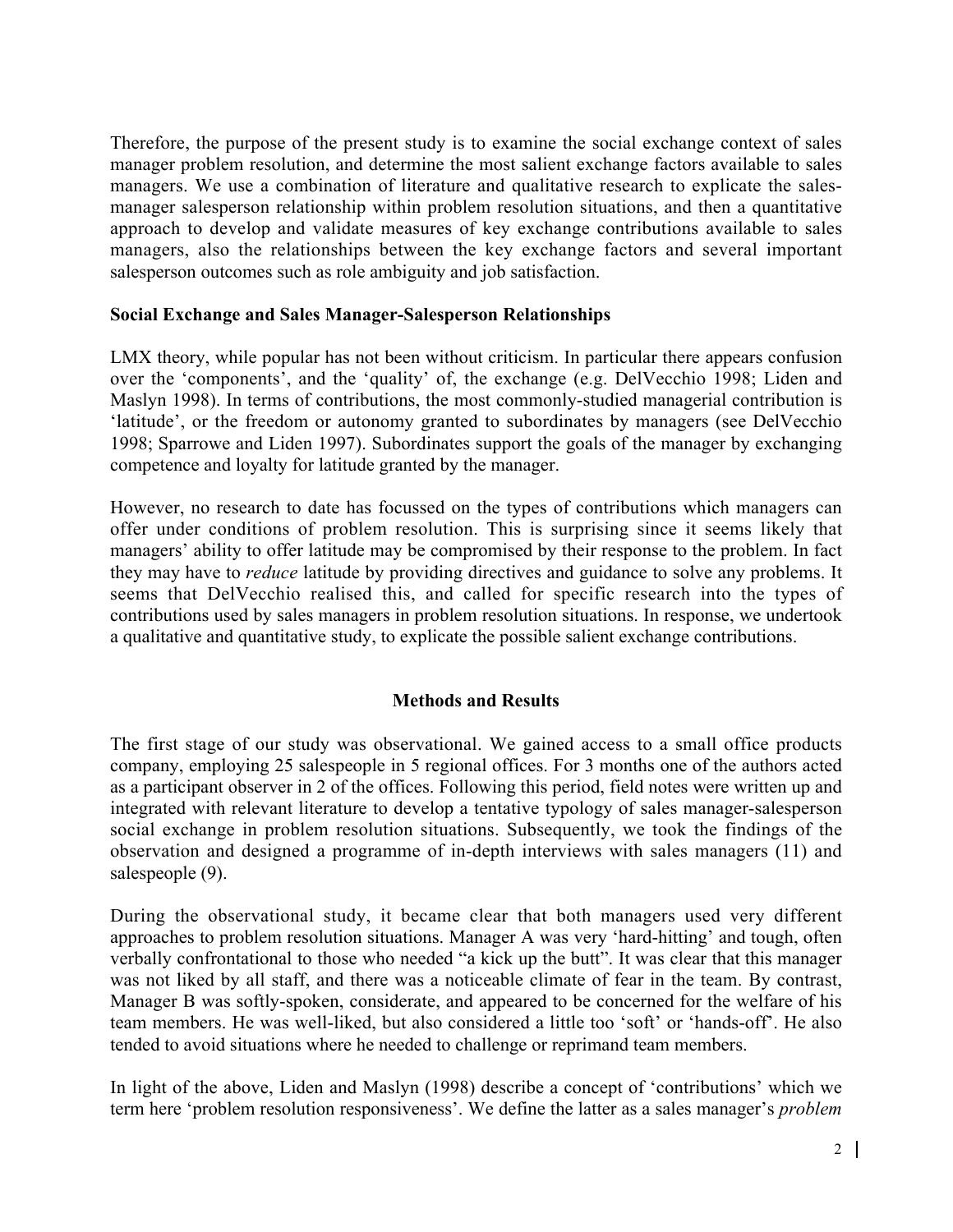*resolution-oriented* contributions to the sales manager-salesperson relationship (e.g. time, effort and the like). Clearly, the Manager A showed greater willingness to make these contributions. Data from our interviews supported the idea that different managers could show differential levels of responsiveness, e.g. "I put my foot on problems straight away", and "some managers think that if they don't deal with problems, then they'll just go away".

Secondly, many theories of relationships have included a 'nurturance' dimension (Allinson, Armstrong and Haynes 2001), which we here term 'caring'. Caring concerns the amount of emotional and affective resources sales managers contribute to the relationship (such as empathy, support, and concern). Here, Manager B in the observational study showed a higher level of caring contributions in his relationships with salespeople. Findings from our interview study also indicated that caring was a salient factor in sales manager problem resolution interactions, where caring sales managers were characterized as showing concern and compassion (empathy) for sales unit members when they were faced with problem situations, and being perceived as exhibiting a genuine interest in helping individuals to avoid future problems. Interviewees' typically described caring sales managers as "considerate" and "understanding", while caring managers' focus was on "talking through problems", and "working things out together". However, managers low in caring were characterized as "ruthless", being more concerned with the raw facts of target achievement "irrespective of what's going on at home", i.e. "if you don't achieve your sales figure targets, then you're fired  $-1$ 'm not interested in why". Interestingly, respondents talked about caring as an individual difference factor, discussing 'caring' or 'ruthless' managers, rather than on a situational basis.

Finally, conceptualisations of relationships have also focussed on the idea of 'dominance' (Allinson, Armstrong and Haynes 2001), which we term 'aggressiveness'. Aggressiveness is concerned with the amount of noxious or unpleasant stimuli into a problem resolution exchange relationship (such as verbal hostilities and threats). It can be seen that in our observational work, Manager A was clearly the more aggressive of the two. Synthesizing the interview findings, aggressive sales managers where described as ones who, during the course of problem resolution, are physically or otherwise demonstrative or intimidating towards individuals within the sales unit. Descriptions of aggressive sales managers were evocative, such as "fiery" and "throws cups at walls". Non-aggressive themes were by contrast "professionalism" and "honest… level headed and calm… keeping personalities and emotions out of it". It was especially intriguing to note that most sales managers characterized aggression as fundamentally negative, whereas a significant proportion of salesperson respondents mentioned that they actually appreciated some aggression since, as one put it "you know what you are expected to do".

Drawing from the qualitative work, as well as existing literature in related fields, one can generate some tentative hypotheses about the likely influence of the three constructs proposed above, which will aid in assessing their validity. First, it seems likely that increased responsiveness will reduce role ambiguity, since responding to problems is essentially feedback, which sends clear messages to salespeople about what is an isn't acceptable behaviour (cf. Singh 1993). Secondly, increased responsiveness should also increase salesperson organisational citizenship, since this should increase feedback and performance expectiations (cf. Podsakoff et al. 2000). In terms of caring, we propose that higher levels of caring shown by sales managers when resolving problems should increase job satisfaction, since the support and consideration implicit in caring should enhance positive job attitudes in general (see Sager 1998) and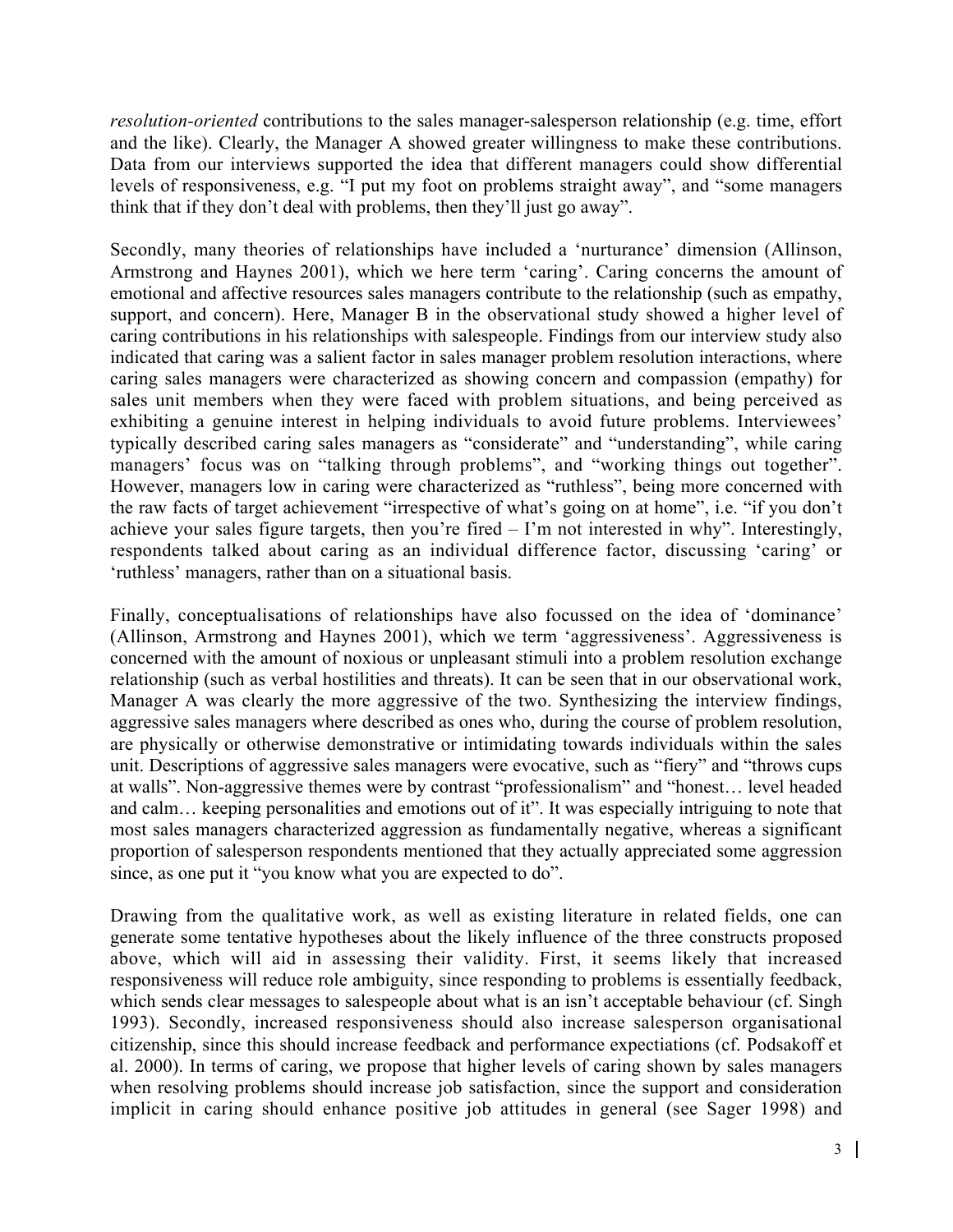satisfaction in particular. Moving to aggressiveness, we argue that higher sales manager aggressiveness should increase salespeople's emotional exhaustion, due to the increase in actual and expected threatening interactions with their manager – leading to a climate of fear (e.g. O'Driscoll and Cooper 1996). Finally, we expect that higher aggressiveness by sales managers should also lead to reduced organisational commitment, since salespeople will not wish to stay in a negative environment such as that created by a highly aggressive manager (e.g. Tepper 2000)

### Quantitative Methods and Measure Development Results

A questionnaire was mailed to 350 sales reps working in Australian organizations. A response rate of approximately 43% (i.e. 152 useable respondents) was obtained. The scales were developed using both exploratory and confirmatory factor analysis (cf. Gerbing and Anderson 1988; Churchill 1979), and were also analysed for the presence of social desirability bias (cf. King and Bruner 2000). As a result of the measure development process, we were left with scales consisting of six (responsiveness), eight (aggressiveness) and three (caring) items. The results of the final stage of the scale development process (CFA) can be seen in Table 1, which also reports the model fit statistics, composite reliability, and average variance extracted values (cf. Bagozzi and Yi 1988; Fornell and Larcker 1981).

As can be seen, our model returns acceptable fit in terms of heuristic indices, and all loadings of relevant items on constructs are significant. As well as this, the reliability and variance extracted of each construct are acceptable at this early stage of the research (cf. Fornell and Larcker 1981). However, it should be noted that the low variance extracted for caring is something of a concern, and should be subject to specific consideration in the future.

In order to provide a further test of the validity of our constructs, we tested a structural model of the hypotheses presented earlier, in an attempt to gain an indication of nomological validity. In order to maintain an acceptable ratio of sample size to parameters estimated, we operationalised each construct by way of a single indicator, by fixing error variance of the indicator as recommended in Kelloway (1998), among others. We also included a number of control paths between the consequence constructs which had been previously supported by research (e.g. job satisfaction and organisational commitment). Table 2 reports the path loadings and results for the structural model. As can be seen, all relevant hypotheses were supported, providing evidence as to the nomological validity of the measures of our exchange constructs.

## Conclusions, Limitations, and Directions for Future Research

We used social exchange theory, coupled with a two stage observational and interview-based qualitative inquiry, to conceptualise three potential aspects of social exchange which may be important in sales manager-salesperson problem resolution contexts. These three constructs were termed sales manager responsiveness, caring, and aggressiveness, and they appear likely to extend previous conceptualisations of social exchange in managerial problem resolution, which previous authors have called for (e.g. DelVecchio 1998). We also used exploratory and confirmatory factor analysis to develop measures of the three constructs, and their nomological validity was suggested by the results of a structural equation model test. We believe that these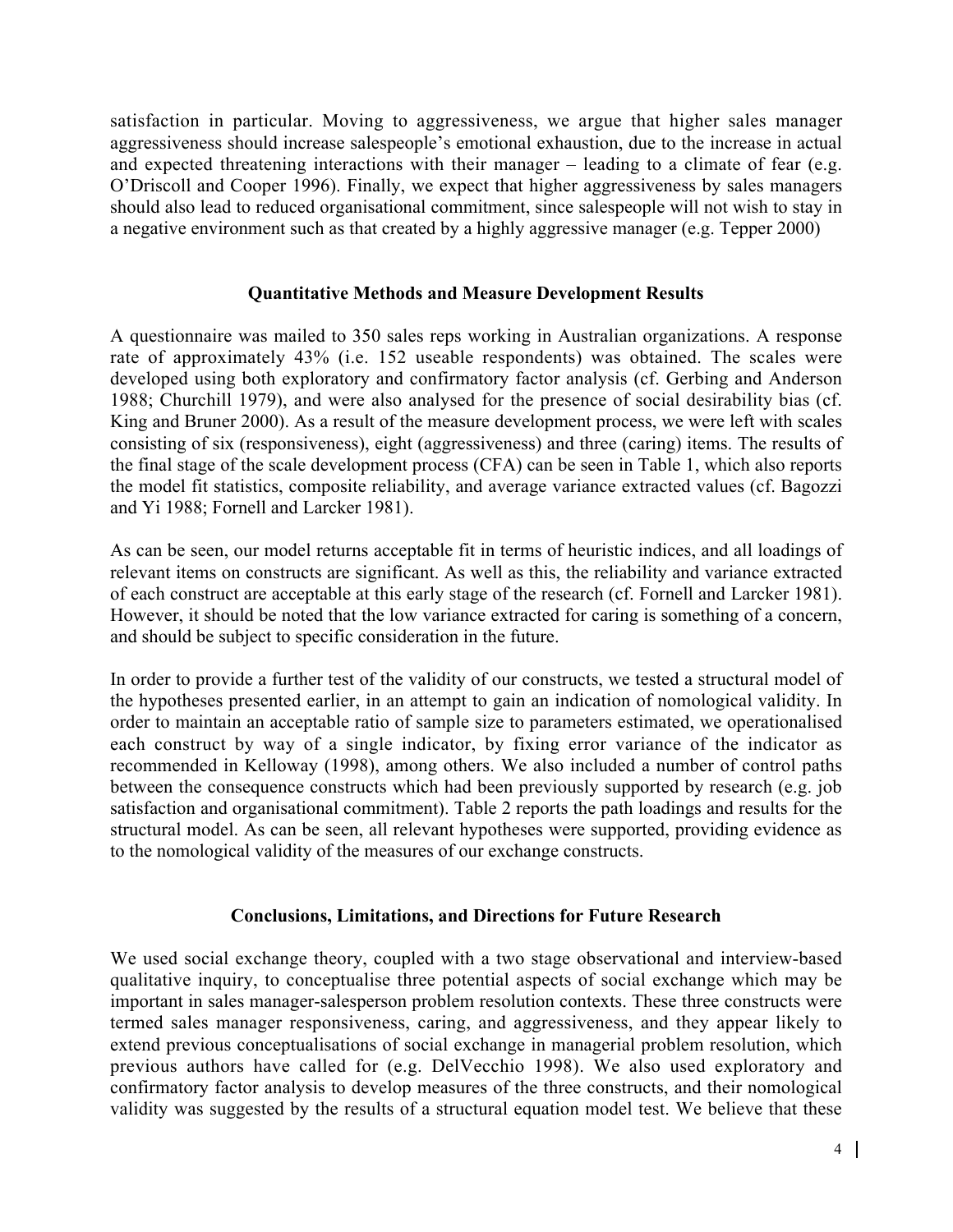three measures can now be used in future research designed to examine social exchange in salesforce problem resolution contexts.

|  |  | <b>Table 1: CFA Results</b> |
|--|--|-----------------------------|
|--|--|-----------------------------|

|                                                                                          | <b>Standardised Factor Loading (t-value)</b> |                       |                |  |  |
|------------------------------------------------------------------------------------------|----------------------------------------------|-----------------------|----------------|--|--|
| Items (reduced wording): Manager                                                         | <b>Responsiveness</b>                        | <i>Aggressiveness</i> | Caring         |  |  |
| needs to be forced to deal with problem                                                  | $0.77$ (fixed)                               |                       |                |  |  |
| passes the buck                                                                          | 0.81(10.50)                                  |                       |                |  |  |
| believes prob. will go away if ignored                                                   | 0.77(9.84)                                   |                       |                |  |  |
| waits to deal with problem                                                               | 0.80(10.29)                                  |                       |                |  |  |
| will avoid dealing with the situation                                                    | 0.87(11.40)                                  |                       |                |  |  |
| sits on a problem for a month                                                            | 0.80(10.34)                                  |                       |                |  |  |
| is a bully                                                                               |                                              | $0.67$ (fixed)        |                |  |  |
| demands rather than requests                                                             |                                              | 0.77(8.48)            |                |  |  |
| tends to shout a lot                                                                     |                                              | 0.69(7.69)            |                |  |  |
| can be quite brutal                                                                      |                                              | 0.80(8.81)            |                |  |  |
| is prone to 'flying off the handle'                                                      |                                              | 0.78(8.58)            |                |  |  |
| can say hurtful things                                                                   |                                              | 0.83(9.08)            |                |  |  |
| can be quite harsh                                                                       |                                              | 0.86(9.36)            |                |  |  |
| can be quite threatening                                                                 |                                              | 0.86(9.30)            |                |  |  |
| can put himself in others' shoes                                                         |                                              |                       | $0.45$ (fixed) |  |  |
| is sensitive                                                                             |                                              |                       | 0.66(4.24)     |  |  |
| is considerate                                                                           |                                              |                       | 0.73(4.25)     |  |  |
| <b>Composite Reliability</b>                                                             | 0.91                                         | 0.93                  | 0.65           |  |  |
| <b>Average Variance Extracted</b>                                                        | 0.64                                         | 0.62                  | 0.40           |  |  |
| Chi Sq. = 199, 116df (p = 0.0) RMSEA = 0.069 (p = 0.03) GFI = 0.87 IFI = 0.97 CFI = 0.97 |                                              |                       |                |  |  |

#### Table 2: Model Test Results

| Predictors                                                                                               | <b>Criterion Variables</b> |     |     |                |               |       |         |                  |
|----------------------------------------------------------------------------------------------------------|----------------------------|-----|-----|----------------|---------------|-------|---------|------------------|
|                                                                                                          | (1)                        | (2) | (3) | (4)            | (5)           | (6)   | (7)     | (8)              |
| <i>Aggress.</i> $(l)$                                                                                    |                            |     |     |                | $-0.16+$      |       | $0.37+$ |                  |
| <i>Respons.</i> $(2)$                                                                                    |                            |     |     |                |               | 0.56f |         | 0.2 <sup>†</sup> |
| Caring $(3)$                                                                                             |                            |     |     | $0.11*$        |               |       |         |                  |
| $Job$ Sat. $(4)$                                                                                         |                            |     |     |                | $0.69\dagger$ |       |         | $0.31\dagger$    |
| Org. Com. $(5)$                                                                                          |                            |     |     |                |               |       |         | $0.43\dagger$    |
| Role Amb. $(6)$                                                                                          |                            |     |     | $-0.58\dagger$ |               |       |         |                  |
| <i>Emot. Exh.</i> $(7)$                                                                                  |                            |     |     | $-0.09$        | $-0.1*$       |       |         |                  |
| OCBs(8)                                                                                                  |                            |     |     |                |               |       |         |                  |
| *sig. at 10%, †sig. at 5% (1-tailed). Chi Sq. = 58.81, 14df ( $p = 0.00$ ), RMSEA = 0.15 ( $p = 0.00$ ), |                            |     |     |                |               |       |         |                  |

GFI = 0.91, IFI = 0.92, CFI = 0.92 (*bold italic* values are hypotheses, normal text are controls).

However, one limitation of the present study may be the single geographical context, as well as the fact that we used a relatively small sample. While our sample was drawn from a broad range of industries and companies, further replication is needed to ensure confidence in the stability and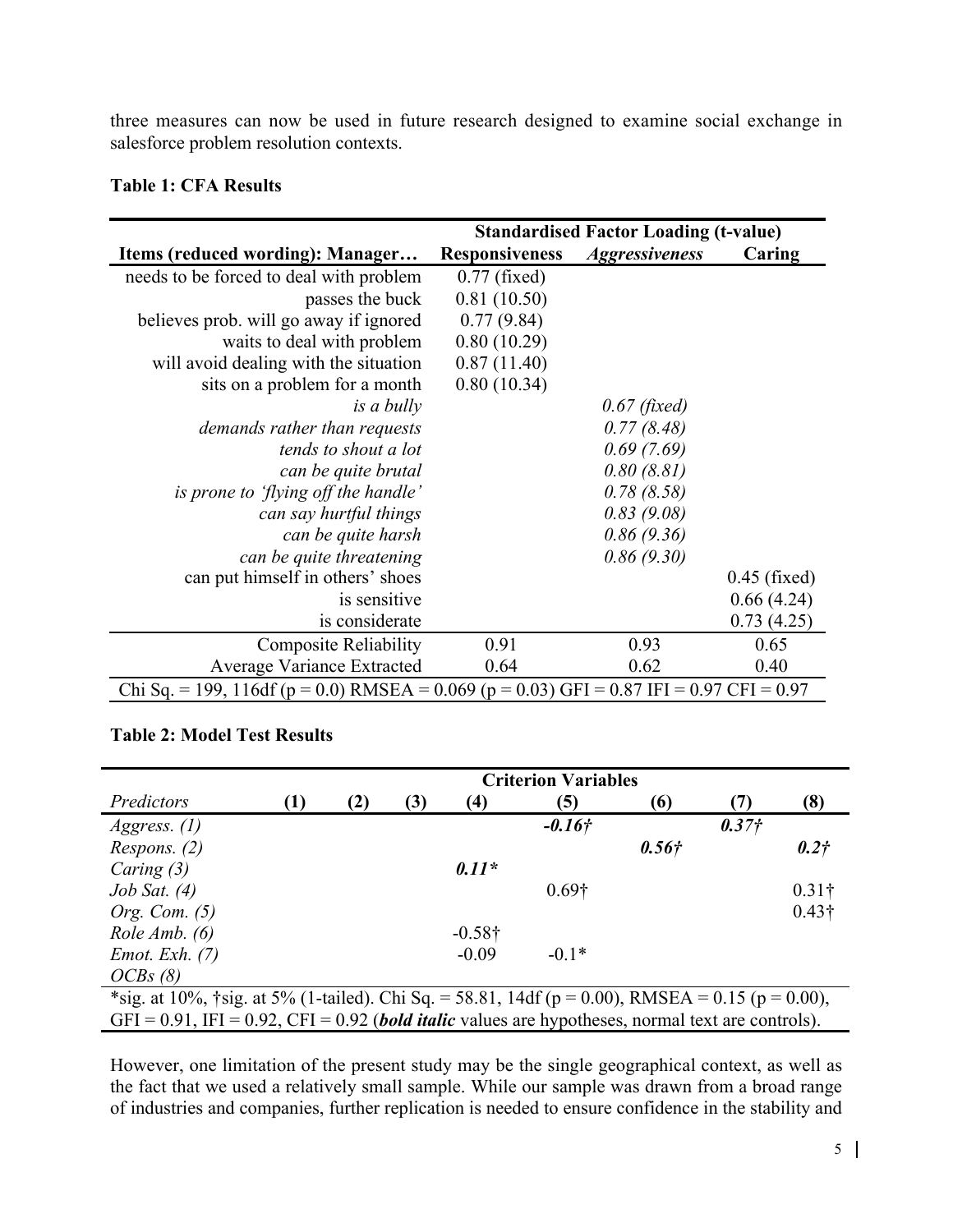ultimate generalisability of our findings. Furthermore, additional work may need to be carried out on the measure of sales manager caring, to improve its properties and ensure it adequately taps the relevant construct.

Our study has provided some preliminary evidence that the three exchange constructs of sales manager responsiveness, caring, and aggressiveness are salient in problem resolution situations, and that they also have impacts on key salesforce outcomes such as role ambiguity and job satisfaction. However, a primary goal of future research should be to further establish the link between our exchange constructs and salesforce well-being and ultimately performance. Consequently, if the constructs are found to have important consequences, research will need to identify why certain problem resolution activities are perceived as responsive, aggressive, or caring, and also whether or how managers can manage these perceptions. Although the present research is an important step in our comprehension of sales manager-salesperson exchange relationships in problem resolution contexts, additional work is needed to explore and understand this important and under-researched area.

## References

Allinson, Christopher W., Steven J. Armstrong and John Hayes (2001), "The Effects of Cognitive Style on Leader-Member Exchange: A Study of Manager-Subordinate Dyads," *Journal of Occupational and Organizational Psychology*, 74 (June), 201-20.

Bagozzi, Richard P. and Y. Yi (1988), "On the Evaluation of Structural Equation Models," *Journal of the Academy of Marketing Science*, 14 (1), 33-46.

Churchill, Gilbert A., Jr. (1979), "A Paradigm for Developing Better Measures of Marketing Constructs," *Journal of Marketing Research*, XVI (February), 64-73.

DelVecchio, Susan K. (1998), "The Quality of Salesperson-Manager Relationship: The Effect of Latitude, Loyalty and Competence," *The Journal of Personal Selling and Sales Management*, 18 (1), 31-47.

Flaherty, Karen E. and James M. Pappas (2000), "The Role of Trust in Salesperson–Sales Manager Relationships," *Journal of Personal Selling and Sales Management*, 20 (Fall), 271-278.

Fornell, Claes and David F. Larcker (1981), "Evaluating Structural Equation Models with Unobservable Variables and Measurement Error," *Journal of Marketing Research*, 18 (February), 39-50.

Gerbing, David W. and James C. Anderson (1988), "An Updated Paradigm for Scale Development Incorporating Unidimensionality and Its Assessment," *Journal of Marketing Research*, XXV (May), 186-92.

Graen, George B. and Mary Uhl-Bien (1995), "Relationship-Based Approach to Leadership: Development of Leader-Member Exchange (LMX) Theory of Leadership Over 25 Years: Applying a Multi-Level Muli-Domain Perspective," *Leadership Quarterly*, 6 (2), 219-47.

Kelloway, E. Kevin (1998), *Using LISREL for Structural Equation Modelling.* Thousand Oaks, CL: Sage.